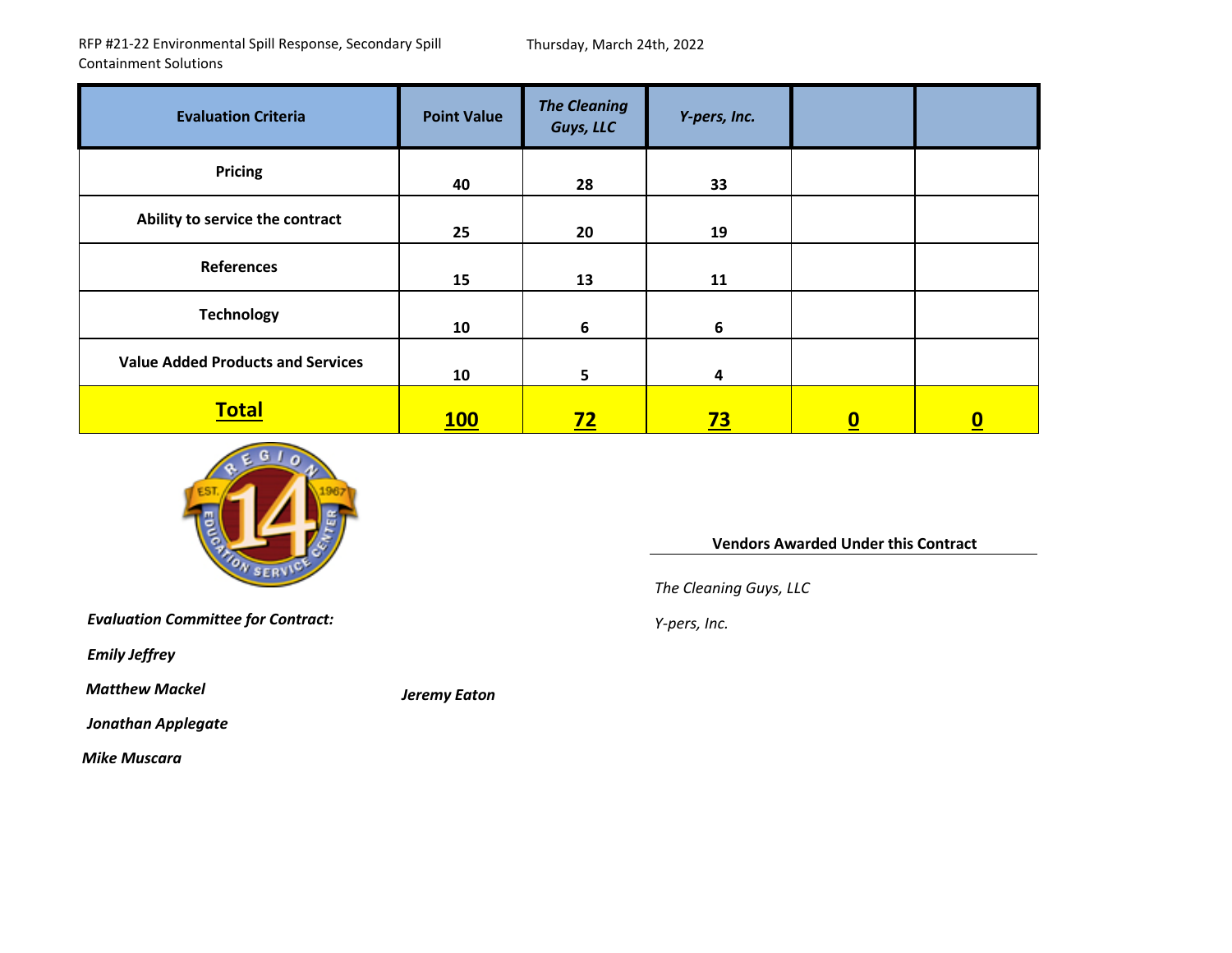

## **21-22 - Request for Proposal (RFP) for Environmental Spill Response, Secondary Spill Containment Solutions**

## **Project Overview**

| <b>Project Details</b>     |                                                                                                              |
|----------------------------|--------------------------------------------------------------------------------------------------------------|
| Reference ID               | $21 - 22$                                                                                                    |
| <b>Project Name</b>        | Request for Proposal (RFP) for Environmental Spill Response,<br><b>Secondary Spill Containment Solutions</b> |
| <b>Project Type</b>        | <b>RFP</b>                                                                                                   |
| <b>Project Description</b> | Environmental Spill Response, Secondary Spill Containment Solutions                                          |
| <b>Open Date</b>           | Feb 08, 2022 5:00 AM CST                                                                                     |
| <b>Close Date</b>          | Mar 24, 2022 2:00 PM CDT                                                                                     |

## **Seal status**

| <b>Requested Information</b> | Unsealed on              | Unsealed by        |  |
|------------------------------|--------------------------|--------------------|--|
| Proposal                     | Mar 24, 2022 2:17 PM CDT | Jonathan Applegate |  |
| Pricing                      | Mar 24, 2022 2:17 PM CDT | Jonathan Applegate |  |